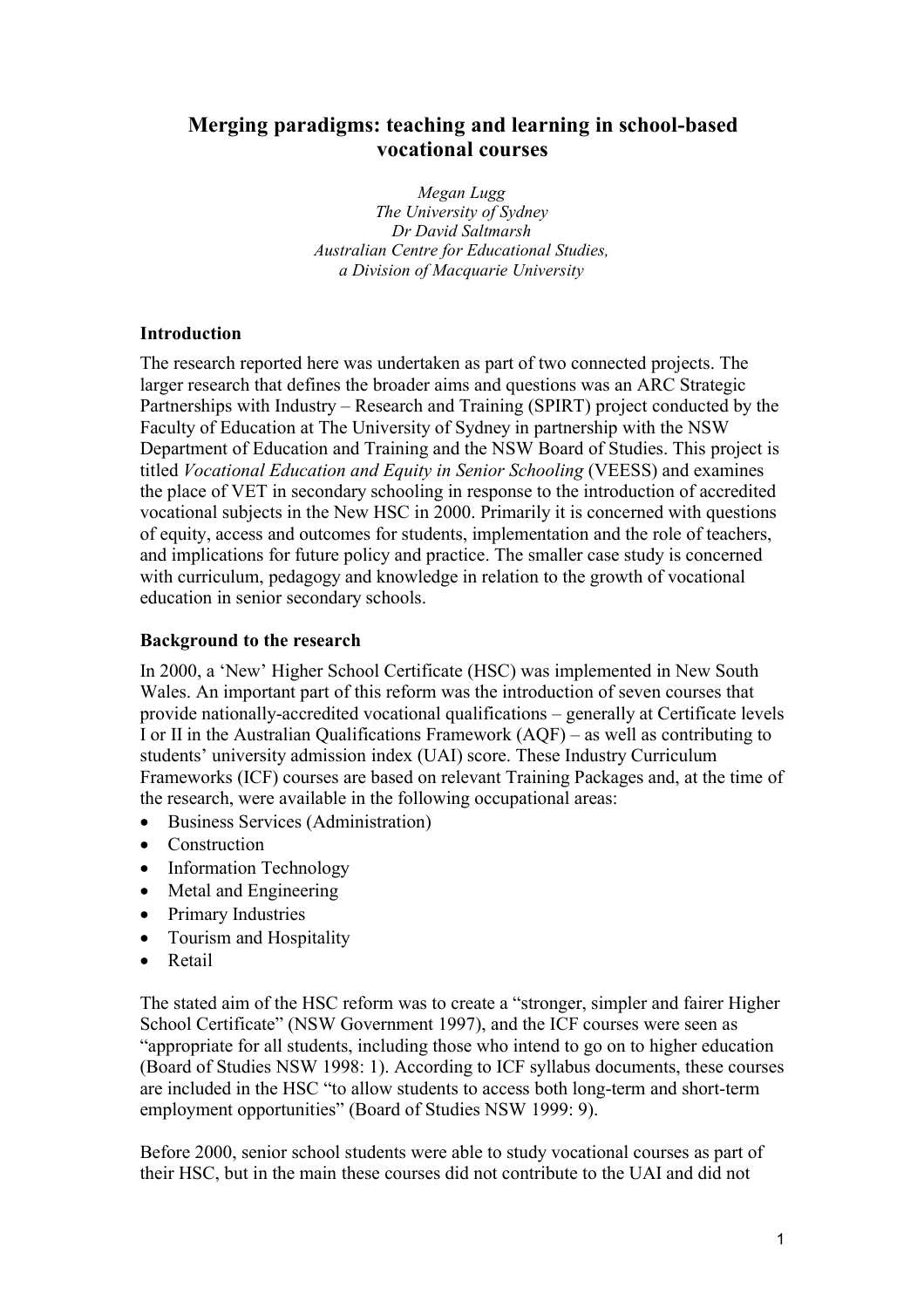attract AQF qualifications. The VEESS project was put forward to investigate the implementation of the New HSC and the implications of this for schools and students, particularly in regard to issues of equity and social justice.

# **The studies**

In the larger VEESS project, interviews were conducted with 204 students studying one or more school- or TAFE-delivered HSC VET courses, 52 parents or caregivers of students studying HSC VET courses, and 79 DET staff (mostly VET teachers and coordinators). The interviewees were selected from eight schools participating in the study.

To select the research sites, a short list was generated from schools that had particular characteristics relating to socio-economic status (SES), locality, and numbers of senior students enrolled in vocational courses. The short-listed schools were then invited to participate in the study, and participation by all schools and interviewees was voluntary. Table 1 shows the socio-economic and the VET-enrolment characteristics of the research sites. Pseudonyms have been used to fulfil the commitment to confidentiality given to participating schools. Some data for the smaller case study was collected at Everdale as part of the VEESS project.

|          | High SES | Medium SES  | Low SES        |
|----------|----------|-------------|----------------|
| High VET | Wilkins  | Everdale    | Orana          |
|          |          | Brownsville | Riverton       |
| Low VET  |          | Springfield | <b>Brixton</b> |
|          |          | Patterson   |                |

**Table 1: SES and VET characteristics of research sites in the VEESS project**

Everdale is a large co-educational, comprehensive high school in a regional city in NSW which draws students from three feeder schools located in suburbs that vary considerably in terms of desirability and wealth – one is a 'professional' suburb, another is a traditional working-class area. Most residents in the city describe themselves as Australian and there are few non-Australian born and non-English speaking residents when compared with most metropolitan and regional cities in Australia. It would be fair to say that Everdale attracts students on its reputation for being a high-performing academically-oriented school and that this perception is reflected in the climate and culture of the school – which makes it an interesting case given its high number of VET enrolments.

At a time when various senior colleges were being established elsewhere in the state, Everdale and two other city schools formed a senior collegiate as a pro-active attempt to remain 7-12 comprehensive schools. The collegiate extends subject choices in the three schools, and under this arrangement all ICFs other than Primary Industries are available to senior students – as are a wide variety of TAFE-delivered VET courses that don't contribute to the UAI. The industry areas covered in the case study are Business Services, Construction, Information Technology, Hospitality and Retail. Part of the Construction course is delivered at the local TAFE campus.

The research data for the case study was collected over two years and includes: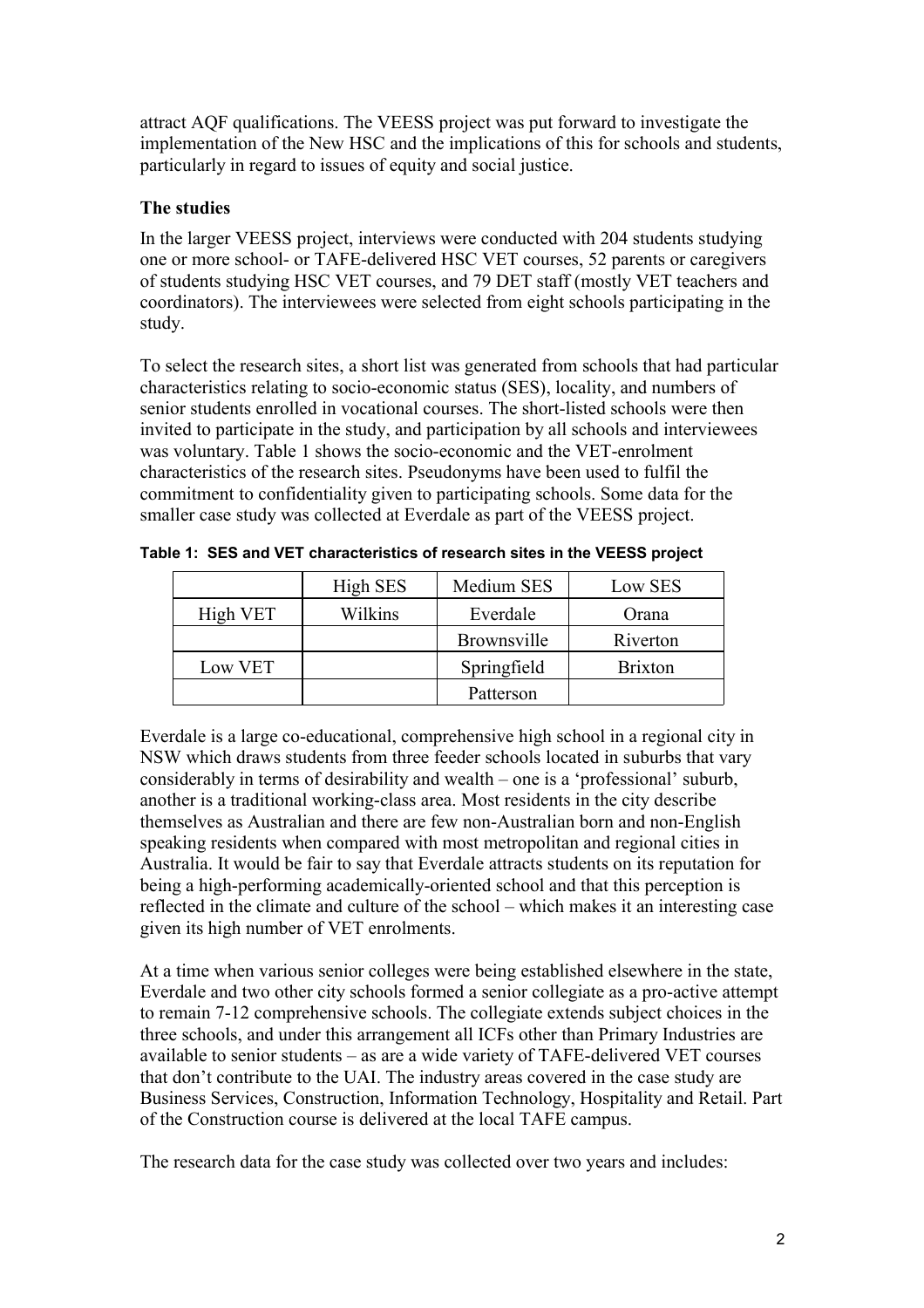- semi-structured interviews with eight school-based VET teachers [six who remain in the study], two TAFE teachers, the school Principal, the school VET coordinator, the District Vocational Education Coordinator, 21 students, seven parents, and three employees who supported participating VET students during work placement;
- observational records [and some audio-taping] of 21 classes delivered by the participating teachers, in vocational and non-vocational HSC courses; and
- syllabus documents and support materials, field notes, notes from meetings, course information sessions and professional development activities, and policy advice from the NSW Department of Education and Training and the NSW Board of Studies.

The researcher also acted as mentor for some of the teachers who were seeking accreditation for the Certificate IV in Assessment and Workplace Training.

### **Curriculum as decision making**

It is important here to explain the writers' understanding of curriculum in relation to this research, and for this we borrow heavily from Lovat  $& Smith (1995: 23)$  who consider that curriculum:

can best be conceived as decision-making action that integrates both intention and the manner in which the intention becomes operationalised into classroom reality. This reality, however, must be negotiated and modified because of a range of contextual circumstances.

Decision making, then, as part of curriculum-related activity involves making choices from alternatives, and these choices reflect the ideologies and beliefs of the decision maker. This is true for decision-makers throughout the process of curriculum work, whether constructing a syllabus document (the intention), or negotiating the intentions of a prescribed syllabus within the classroom. The key questions that influences these choices are *what knowledge is considered to be of most worth* to the learners, followed by questions of useful learning tasks, appropriate sequencing, structure, assessment and so on (Lovat & Smith 1995: 23). Each decision or choice is contextspecific. In the classroom choices depend on the teacher, the learners, resources, available time and idiosyncrasies of the learning environment, and for the syllabus writer they largely depend on influence exerted by institutions, disciplines, and interests of the more powerful stakeholders.

#### **Training Packages as curriculum-related documents**

In the case of Training Package developers curriculum-related decisions must fit within the competency-based training (CBT) system and the accepted understandings that underpin it, as well as conceptual and practical frameworks like quality assurance and the AQTF. It could be argued that in the current VET environment curriculum work, as context-specific decision making, becomes more complex when the intention is fundamentally influenced by the needs of industry and government over the needs of the learner. Although, some might argue that this influence makes the decisionmaking process less complicated.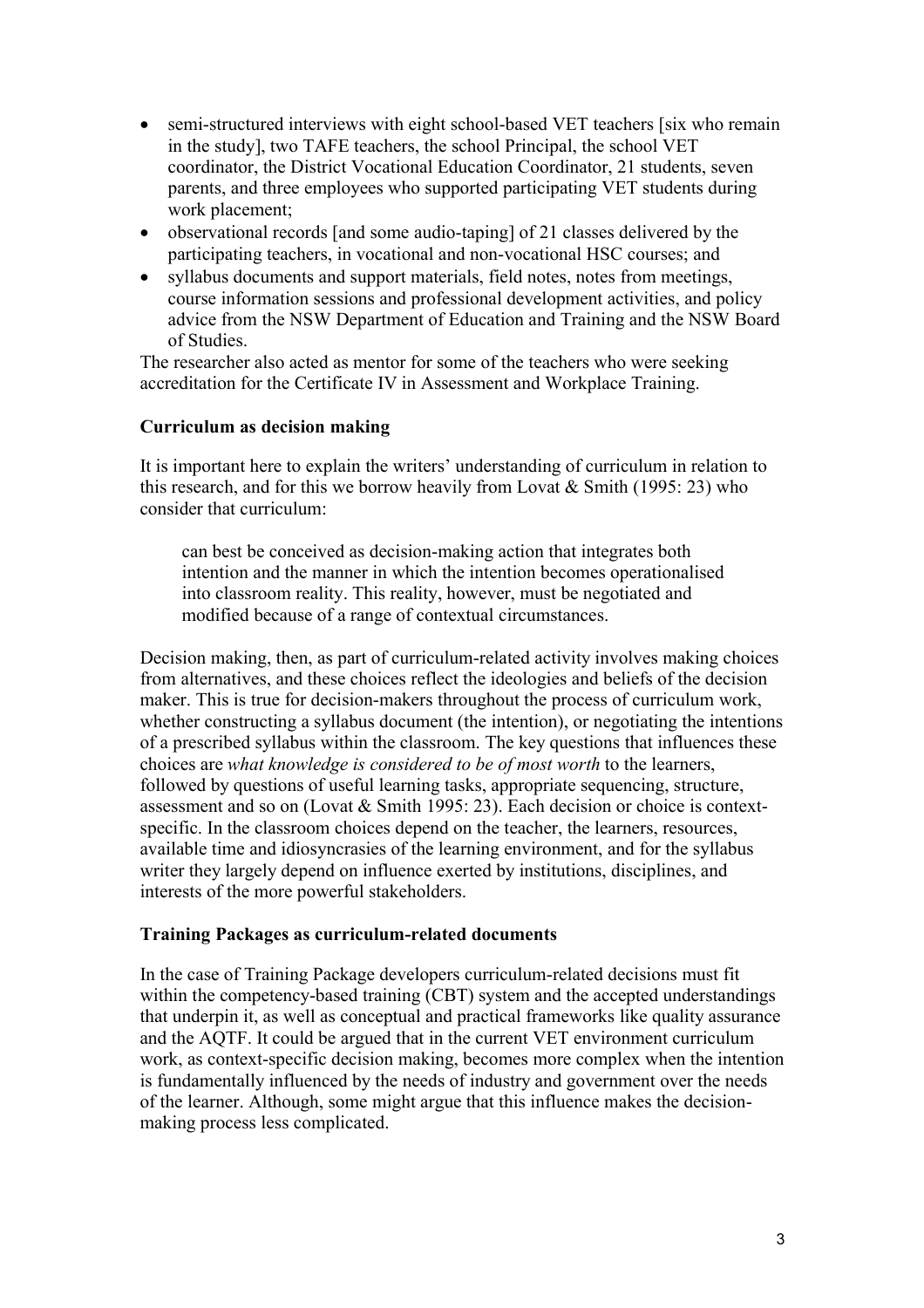As curriculum-related documents, Training Packages inherit a problematic legacy from older forms of CBT that have influenced training models in Australia. The narrow view of competence utilised in these earlier competency models, especially those being borrowed from the US (Chappell et al 2000), was of particular concern to many teachers and academics, as was and the perceived limitations of the behaviourist principles on which these CBT models were based (Gonczi & Hager 1992). Doubts were also raised over the preferred form of competency standards and whether it was useful for the various industrial and educational purposes put forward by policy makers and CBT enthusiasts (Scheeres & Hager 1994, Hager 1995). Many of these concerns are still being argued (for example, Smith 2002).

More recently Training Packages have come under scrutiny within the vocational education literature, with the familiar criticisms of Taylorism and fragmentation presented by Hunter (2001) who contends that the high degree of specialisation within most Training Packages leads to a limited and task-focussed view of competency. Hunter (2001) also considers that these reforms reinforce the view that vocational or work-related knowledge are the only things worth learning in a competency-based system.

In their simplest form, Training Packages consist of competency standards developed around a particular occupation, and guidelines for how someone might achieve nationally accredited vocational qualifications associated with that occupation. As curriculum-related documents for teachers delivering the ICF courses in schools, Training Packages have been 'repackaged' into courses that are considered suitable for school students attempting the HSC, and include additional information related to their implementation in the school environment.

In regard to how vocational teachers respond to Training Packages, Smith (2002: 5) found they are critical of this 'thin' form of curriculum which is limited to the articulation of workplace tasks and which provides little opportunity for students to develop underpinning knowledge or reflective and critical skills. Smith (2002: 5) contends that teachers also believe students lack respect for a curriculum based exclusively on workplace tasks. However, others researchers have concluded that it is the lack of strong educational leadership and clear models for their successful application that are the real concerns, rather than the nature of the Training Packages themselves (ANTA 2002).

#### **Limitations of the paper**

The case study research reported here does not seek 'truths'; rather, it seeks useful connections between the practice of teaching, theories of teaching and learning, and teachers' theories-in-action. It is the thick description and rich data collected as part of the study that go some way toward capturing the complexities and nuances of teachers' curriculum decision-making activities and exploring the beliefs and understandings that influence these activities – in this case.

The connections and understandings presented here are tentative as they largely rely on data that, at this stage, have undergone only preliminarily analysis. However, we believe they represent important insights that we will pursue and which might be of interest for others researching in this area.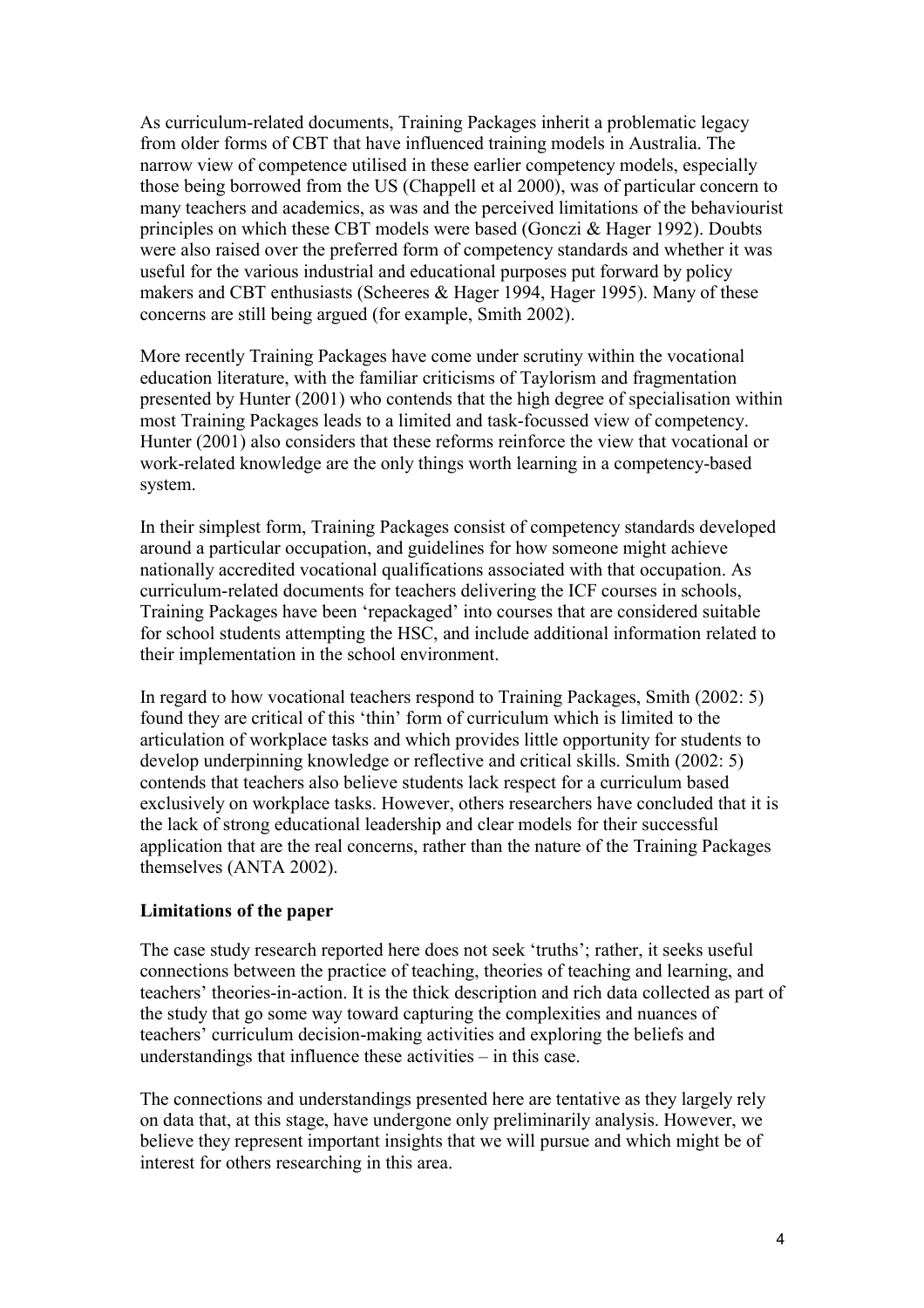### **Curriculum decision-making and teachers' vocational knowledge**

Generally, the teachers who participated in these studies did not use 'VET-speak' but often used a hybrid of school education and VET-related terms and concepts. When we refer to teachers' beliefs about competence we include allusions to skills, knowledge, understandings and attitudes – mostly employment-oriented – that, in the view of the researcher, represent the notion of competence as commonly understood in the Australian VET context. Likewise, some interpretation is made about teachers' references to curriculum decision-making activities, and what might be considered academic or vocational forms of knowledge.

In the case study research, these issues are emerging:

- Notions of *competence* tend to be broader for those teachers who have developed their vocational knowledge largely through workplace experience, and who continue to use that experience as a benchmark for the intended outcomes of the vocational course they teach. This is the case for three teachers: one who has been employed as a full-time office worker interspersed with her teaching career; one whose mandatory work-placement seems to have a strong and continuing impact on her curriculum decision-making; and one who has had several years' recent experience working in an IT related-role in the school system.
- There is a stronger delineation between *knowledge* and *skills* by those teachers who use TAFE and TAFE teachers as their benchmarks. This is particularly the case for one hospitality teacher, and to a lesser extent for two retail teachers.

In regard to broader understandings of competence and how they might influence curriculum decision-making in the classroom, in this case there is some evidence to suggest that a more *convergent* paradigm is emerging whereby aspects of both vocational and general knowledge are awarded similar value by teachers. This paradigm is considered *newer* in relation to the traditional theory-practice model that continues to underpin many vocational programs in Australia and which is reinforced by narrow models for CBT and the fragmented nature of competency-standards and Training Packages. The shift towards this paradigm is more apparent in the practices of teachers who have developed their vocational knowledge largely through workplace practice and experience.

In regard to the delineation between *knowledge* and *skills,* there is some evidence to suggest this delineation is more evident in the practices of those teachers who use TAFE courses and TAFE teachers as benchmarks for student outcomes and their own vocational knowledge. In fact, the clearest separation between *knowledge* and *skills* was apparent in the lessons conducted by the TAFE teacher [at a TAFE campus] where there was both spatial and conceptual demarcation between the theory and the practice environments. This demarcation influenced and limited what was done by the teacher and students, for example, during one lesson the teacher brought a number of power tools into the theory room and handled them to identify components and demonstrate some aspects of their use; the tools weren't plugged in and didn't represent a danger, however, throughout the lesson they remained physically separated from the small group of students. The students were asked to complete diagrams of the tools and label their parts, and were not invited to touch them. Also, the students didn't ask to touch the tools. During this and other lessons, frequent reference was made to using tools [related to the topic of the lesson] in the workshop or during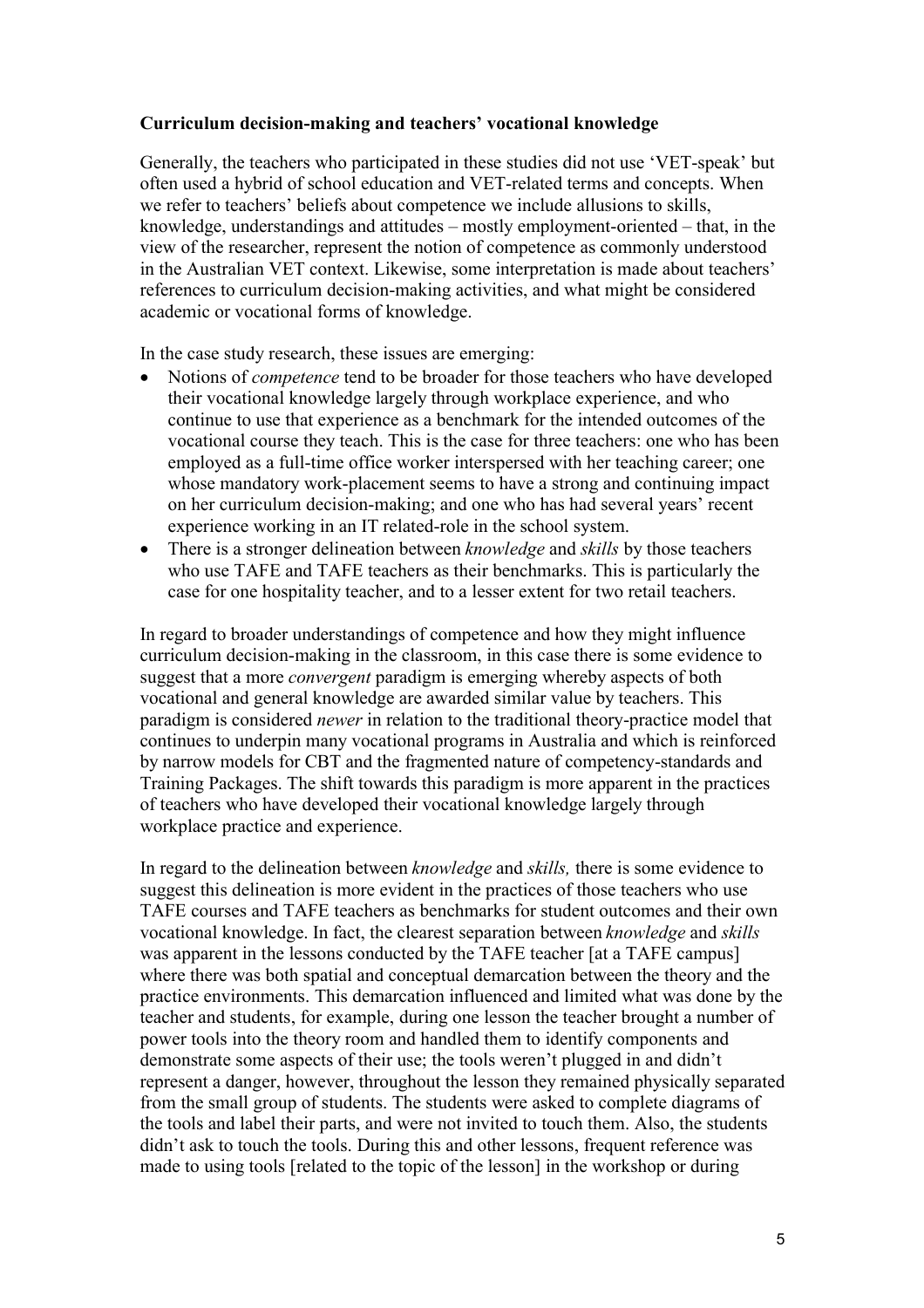outdoor practical classes. The learning process was physically separated by time and space, and conceptually separated by *head* and *hand* knowledge.

These insights are considered important in light of recent research into the workplace as a site of learning, particularly the work of McIntyre et al (2000) which examines the pedagogical relationships and new forms of pedagogy emerging through academics' engagement with work-based learning, and the continuing interest in workplace learning and the development of vocational knowledge (for example, Billett 1995, 1996).

## **The vocational-general divide**

Tensions between vocational and general education are not only played out in the classroom. Divisions between VET supporters and non-supporters are evident at school, district and system levels despite the best efforts of policy makers and [some] educational leaders.

In several schools in the VEESS project there was evidence of antipathy between VET teachers and others, fuelled, at least in part, by lack of understanding and consultation. For example, one social science teacher indicated that he would have liked the opportunity to have trained to teach Business Services or Retail, but wasn't given the opportunity because teachers at that school were selected on the basis of a correspondence with the similarly named non-VET subject. The executive at that school also made decisions about implementation with little consultation, and consequently, year ten coordinators were left to advise students going into year eleven (and their parents) without out any detailed knowledge of the courses available. Not surprisingly, a division subsequently emerged between VET and non-VET teachers.

Leadership also contributed to the 'burnout' in some schools – particularly one school where VET teachers, and in particular the VET coordinator, were given high workloads and the most difficult classes to work with. At this site, the VET coordinator was replaced in each of the three years of the VEESS study; the first left the school, the second stopped teaching VET, and the third took a position in the private sector.

## **Implications from the research**

The writers consider that these implications follow from the research reported here:

- There is a need for more, and more effective, professional development programs for vocational teachers and trainers that improve vocational knowledge and pedagogical content knowledge. Moreover, this *humanist* approach should be promoted over the resource-intensive approach to developing Training Packages [the *behaviourist/positivist* approach] as the preferred basis for achieving quality and consistency and other stated aims of the AQTF.
- There is a continued need for broader conceptions of competence to underpin the work of vocational teachers and trainers.
- With regard to the school system, there is a need for teachers to be presented with VET as a legitimate aspect of secondary education. Teacher education institutions still prepare secondary teachers as if secondary education's sole purpose is to prepare students for university entry.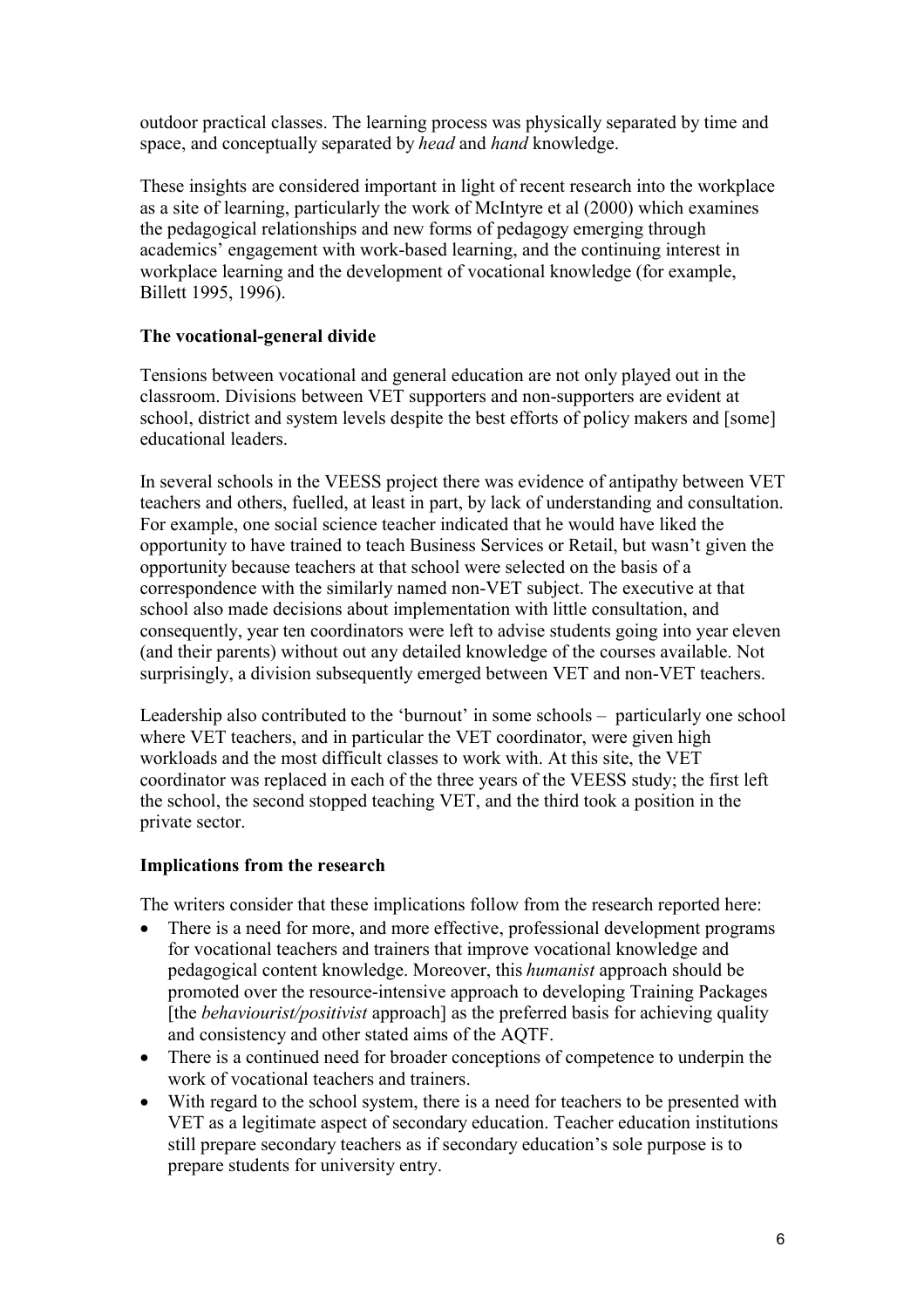Educational policy should better reflect the efforts made by schools to incorporate and promote VET within the school and within the school community.

#### **Acknowledgements**

The writers were part of the VEESS team and acknowledge the contribution of other members in developing the theoretical and methodological frameworks for work reported here – notably the chief investigators Associate Professor Stephen Crump and Professor Robert Connell from The University of Sydney – and the contribution and funding provided by the industry partners. David was a Research Associate for the VEESS project and Megan was an APAI doctoral student supported by the project and whose case study research represents the second, smaller project. We thank Professor Gordon Stanley (steering committee member and researcher), Gill Yates (DET Research Associate) and Camilla Couch (APAI doctoral student) whose work on the VEESS project complements some of the discussion included in this paper.

#### **References**

ANTA (2002) *Training Packages: successes, issues and challenges in implementation*. Leabrook: National Centre for Vocational Education Research Ltd

Billett, S. (1996). Accessing and engaging vocational knowledge: instructional media versus everyday practice. Education & Training, 38 (2), 18-25

Billett, S. (1995). Workplace learning: its potential and limitations. Education & Training, 37 (5), 20-27

Board of Studies NSW (1999). *Construction Curriculum Framework: Stage 6 syllabus Part A.*

Board of Studies NSW (1998). *Securing their future*. Newsletter no 12, 27 November

McIntyre, J., Chappell, C., Scheere, H., Solomon, N., Symes, C., & Tennant, M. (2000). The RAVL Symposium: new questions about work and learning. *Future Research: Research Futures, proceedings of the third national conference of AVETRA*, Canberra, 23-24 March

Chappell, C., Gonczi,, A. & Hager, P. (2000). Competency-based education, in Foley, G. (Ed) *Understanding adult education and training*. St Leonards: Allen and Unwin

Gonczi, A. & Hager, P. (1992). The policy context for vocational education and training, in Gonczi, A. (Ed) *Developing and competent workforce*. Leabrook: NCVER

Hager, P. (1995). Competency standards – a help or a hindrance?: an Australian perspective. *The Vocational Aspect of Education*, 42 (2), 141-151

Hunter, J. (2001). Training packages: the scientific management of education. *Research to reality: Putting VET Research to work, proceedings of the fourth national conference of AVETRA.* Adelaide, March

Lovat, T. & Smith, D. (1995). *Curriculum: action on reflection revisited*, 3<sup>rd</sup> edition. Wentworth Falls: Social Science Press

NSW Government (1997). *Securing their future: The New South Wales Government's reforms for the Higher School Certificate*.